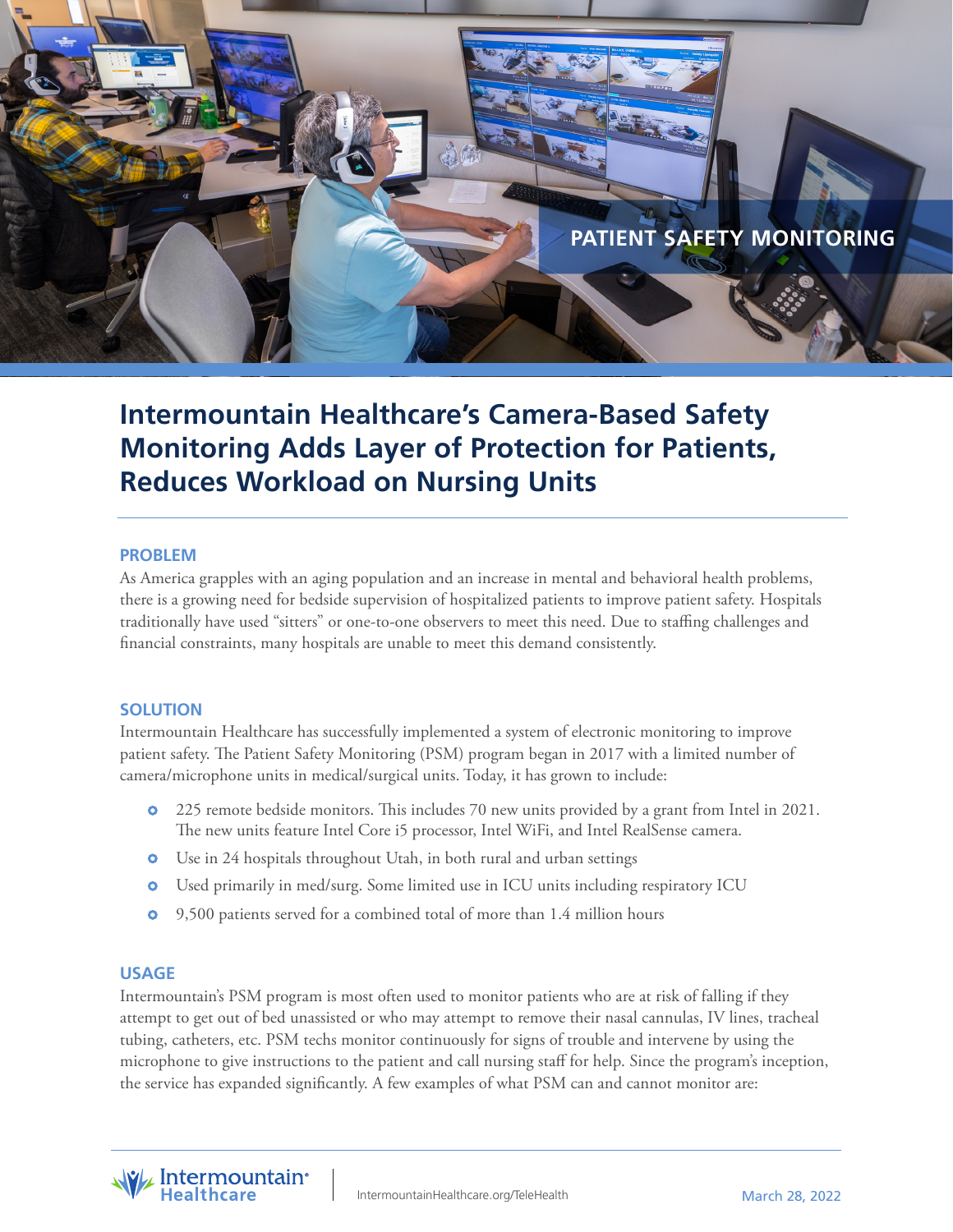| PSM may be used to watch for         | PSM cannot be used for                         |
|--------------------------------------|------------------------------------------------|
| Falls risk                           | Patients who don't respond to verbal cues      |
|                                      | (some exceptions permitted based on use-case)  |
| Pulling IVs, lines, drains, etc      | Patients in restraints                         |
| Flight Risk                          | Seizure watch (may not be detectable by sight) |
| Confusion                            | Minors                                         |
| Patient aggression toward caregivers | Safety of family members, friends or visitors  |

# **BENEFITS**

- **Clinical** Nationally, researchers have found that PSM improves patient safety. One study showed the technology reduced patient falls by 35 percent. In another, there was a 100 percent decrease in patient falls through pilot studies on units with high fall-risk patients. Other studies showed that nursing staff and patients reported confidence that PSM was helpful in protecting patient safety.
- **Staffing** A qualified PSM tech can monitor up to 12 patients at a time. Freeing even one employee from sitting duties can have a meaningful impact by reducing stress levels on nursing units and allowing staff to focus on additional patients. One study suggested a 47.1 percent decrease in sitter costs when video monitoring was used.
- **Patient and Family Satisfaction** Anecdotally, staff at Intermountain facilities say that patients and families have expressed appreciation for the PSM program and say it provides a greater feeling of security during a hospital stay.
- **COVID-19** Fewer caregivers in and out of patient rooms each day meant less risk of exposure to the virus for both. It also meant more staffing flexibility during the height of the pandemic, which placed tremendous burdens on hospital caregivers. One unexpected benefit was that PSM created work opportunities for caregivers who were unable to continue in-person care for a variety of reasons, including having a compromised immune system. The PSM program allowed them to continue working and caring for patients in a way that was safer for them.

# **KEYS TO SUCCESS**

- **Cautious Oversight** As the PSM program has grown and demonstrated its value, nursing staff members have requested its use in more creative ways. In order to determine the appropriateness of each request, Intermountain Healthcare created a Governance Council with input from diverse clinical leaders, compliance, and legal staff to ensure each proposal is evaluated for safety, ethical concerns, and practicality. This group sets protocols following best practices for each new use.
- **Ethical Considerations** Privacy rights are balanced with the potential benefits of the PSM program in each case. Patients and their family members always know that continuous monitoring will occur, and the reason why it's needed. The camera units are placed where patients and visitors can clearly see them, and a sign is posted reminding visitors of remote monitoring. Techs work from a single protected location to ensure the videos cannot be seen by unauthorized individuals. And the system is unable to make recordings that could potentially be shared. The devices can also be programmed to view only the bed area.
- **C Education** PSM program managers have learned that education is necessary to ensure monitoring is implemented safely and so that staff understand appropriate use. Proper education not only reduces the occurrence of IT problems, it also gives nursing staff an understanding of best practices. For example, nursing staff sometimes request continuous audio monitoring of patient rooms, which is not practical or safe as one tech cannot hear everything happening in each room simultaneously.

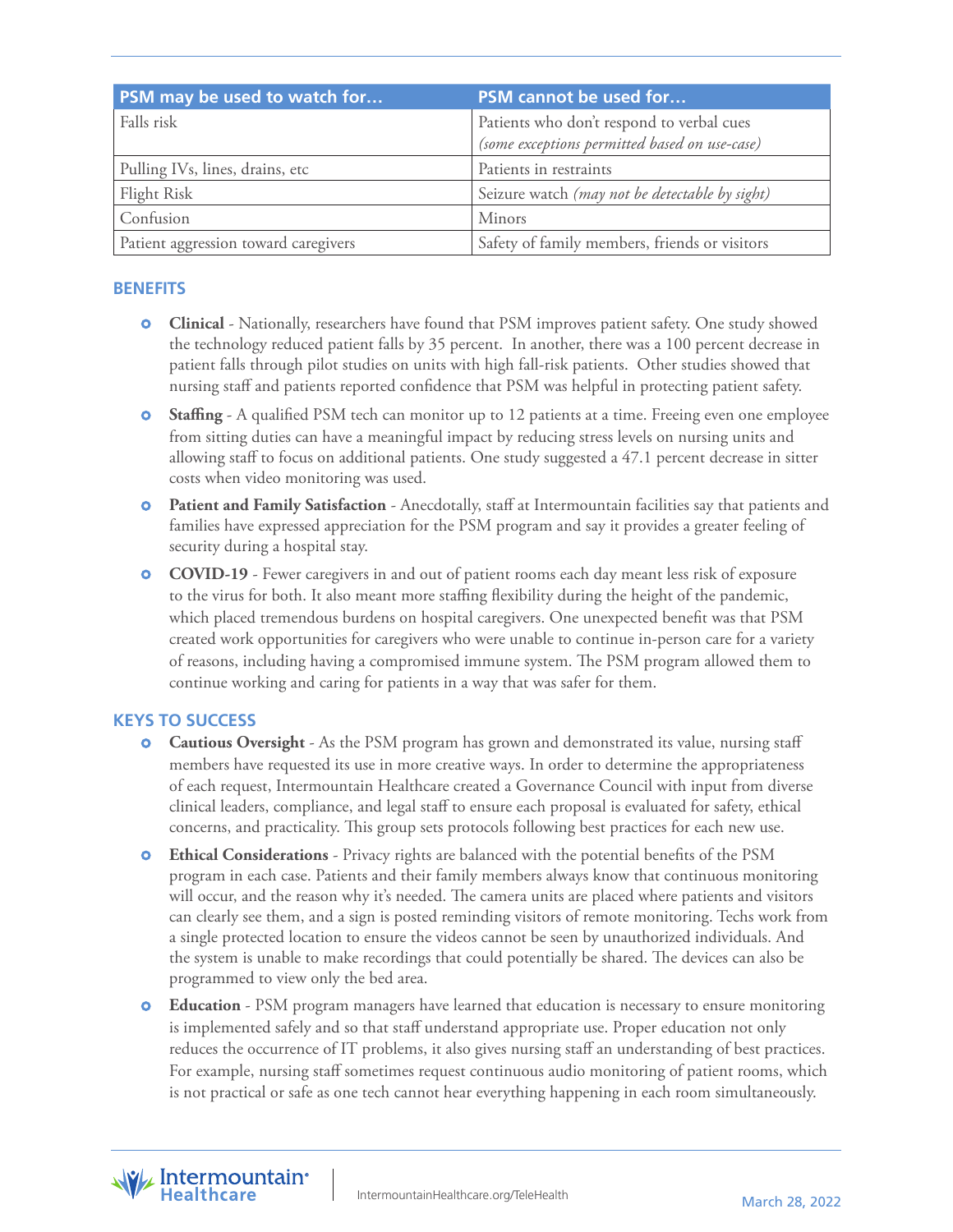## **OUTLOOK**

Intermountain Healthcare will continue to evaluate novel uses for possible expansion. One potential use being considered now is monitoring patients who are considered to be at low to moderate risk for suicide. The PSM Governance Council is creating a proposal that evaluates current literature, appropriate cases, environmental considerations, necessary education and more as they create guidelines for suicide-risk monitoring. This proposal will be evaluated by the Intermountain Policy Administration, which can approve a pilot project, or send it back for further work. PSM staff is optimistic that monitoring will soon add another layer of safety for these patients.

## **ABOUT INTERMOUNTAIN HEALTHCARE**

Intermountain Healthcare is a not-for-profit system of 25 hospitals, 225 clinics, a Medical Group with 2,800 employed physicians and advanced practice clinicians, a health insurance company called SelectHealth, and other health services in Idaho, Utah, and Nevada. Intermountain is widely recognized as a leader in transforming healthcare by using evidence-based best practices to consistently deliver high-quality outcomes and sustainable costs. For more information, see intermountainhealthcare.org.